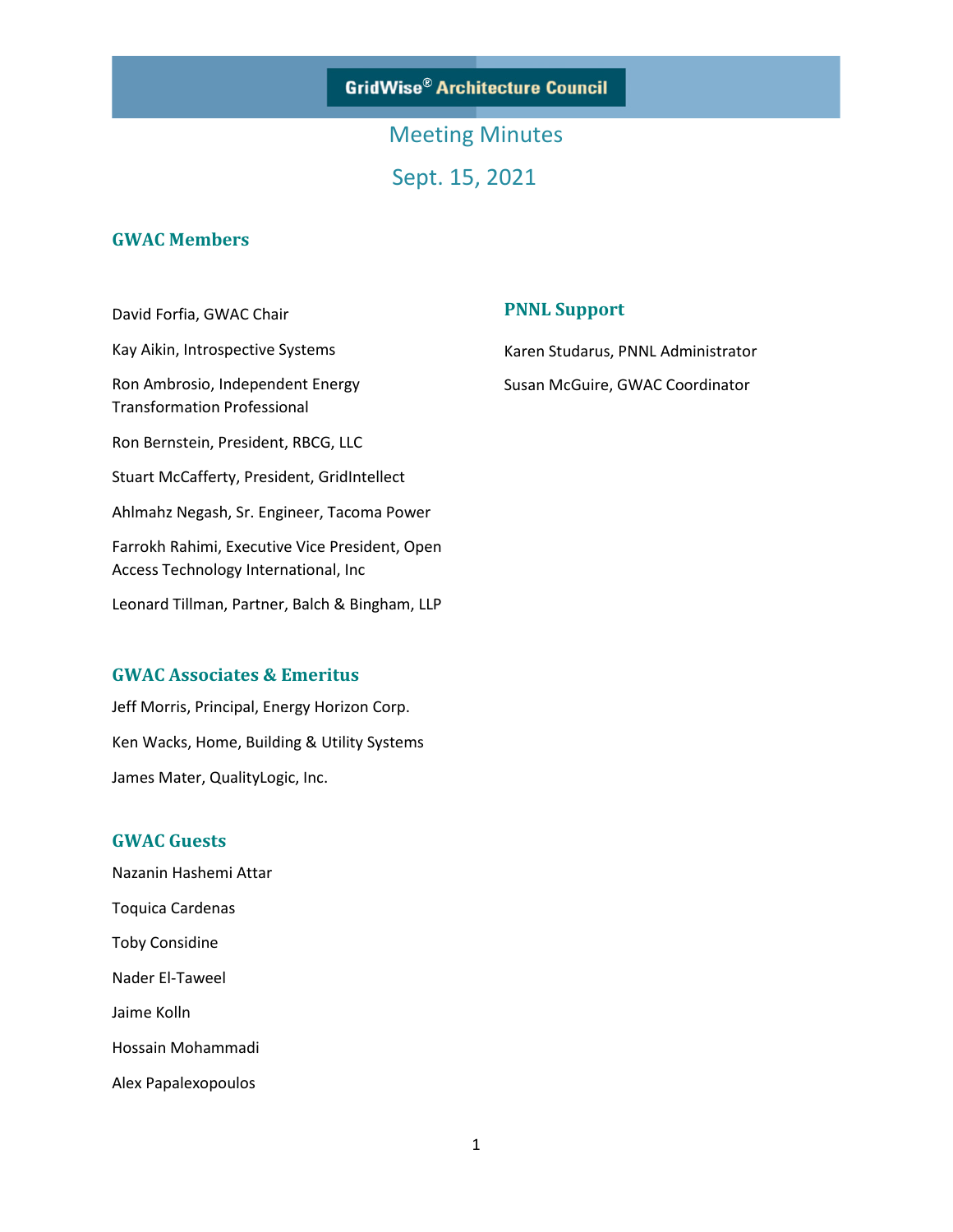**GridWise® Architecture Council** 

## Meeting Minutes

Sept. 15, 2021

#### **GWAC Administration**



Karen Studarus thanked everyone for attending at the earlier time, and she noted that this meeting would be brief, only 30 minutes.

David Forfia noted that a quorum was met.

David asked about the rollout of the new GWAC website. Karen said it is up internally but the URL has not been approved to go external. She has sent a URL of the website to GWAC members for their review and feedback.

Regarding the GWAC Fall meeting, Karen noted that there will be a planning meeting later this week. She said the meeting will have non-continuous dates to try to capture the most GWAC members. It will be held as a virtual meeting.

Susie McGuire noted that changes to the meeting minutes were requested from Farrokh Rahimi, Leonard Tillman and Ken Wacks. These have been made. David Forfia asked for a motion to approve the minutes as amended. Ron Bernstein gave the motion and Ron Ambrosio seconded the motion. The group then approved the minutes with no objections.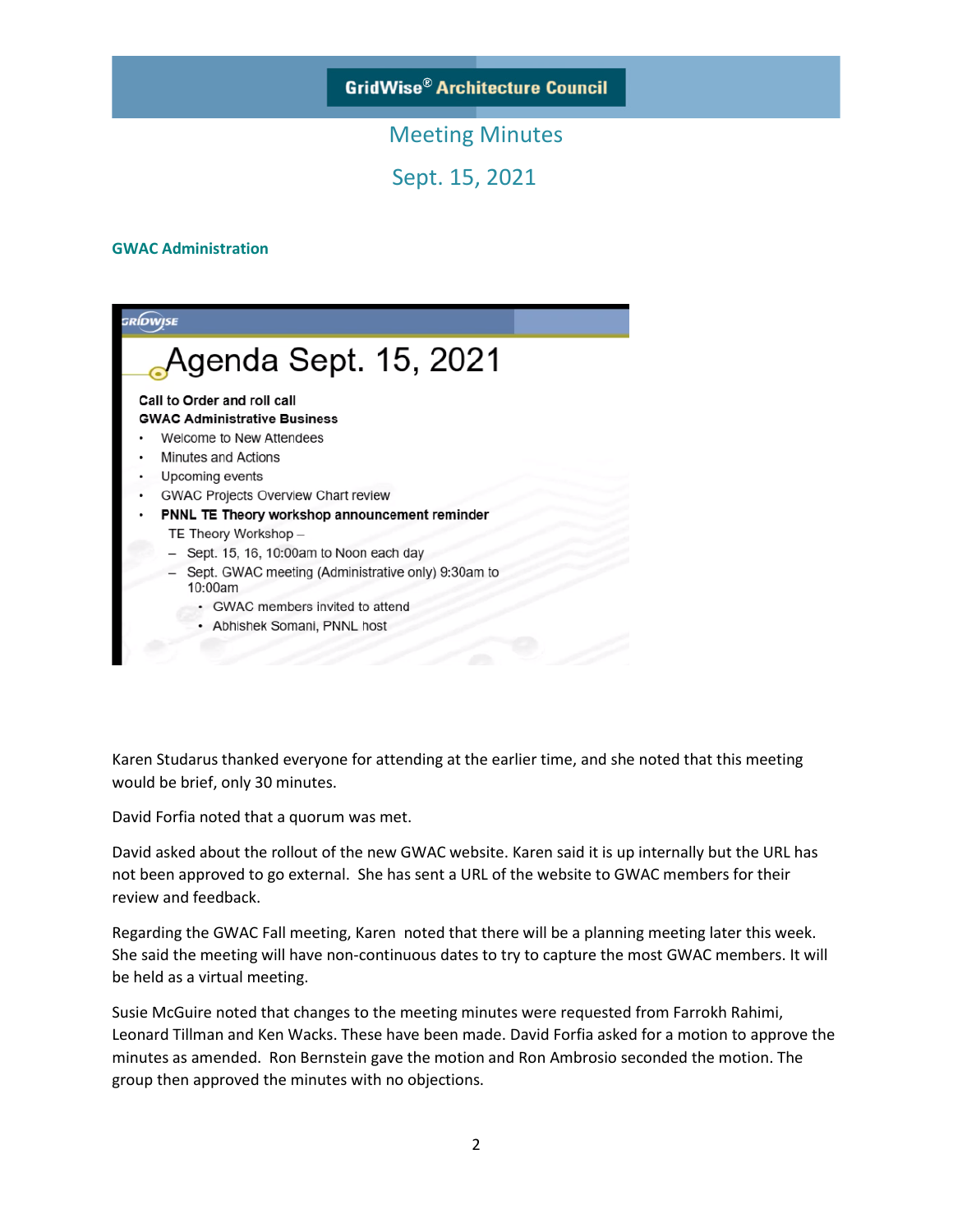### **GridWise® Architecture Council**

## Meeting Minutes

Sept. 15, 2021

# RÍDWJSE Conferences and Events (Bold = GWAC speakers, blue = complete) Smart Energy Summit 2021, Virtual, Apr. 28, Aug. 4, Oct. 27 ISO/IEC meetings, various times in the weeks of Sept. 14 and Sept. 21 Solar Power International (SEPA) Sept. 20-23, 2021, New Orleans, LA SPI, ESI, Smart Energy Week International is Canceled due to hurricane Ida - Additional details at their website https://www.solarpowerinternational.com • NCEP Sept. 13-15, 2021 (National Council on Elec Policy) GWAC Fall Meeting: Discuss virtual/ F2F, location, date  $\bullet$  . • CEATI Smart Grid Conference & Protection and Control, online, Nov. 2-3, 2021 • NARUC Annual Meeting, Nov. 7 - 10, 2021, Louisville KY Grid Forward Nov. 9 - 10, 2021, Seattle, WA **GRIDWISI** <sup>o</sup> Conferences and Events (Bold = GWAC speakers, blue = complete) • DistribuTech 2022 - Jan 26 - 28, 2022, Dallas, TX • ASHRAE Winter Conference, Jan 29 - Feb. 2, 2022, Las Vegas, NV • AHR Expo, Jan. 31 - Feb. 2, 2022, Las Vegas Convention Center, NV • IEEE ISGT 2022, Washington, DC, February 21-24, 2022 - face to face format · IEEE PES T&D, April 25 - 28, 2022, New Orleans, LA • IEEE Rural Electric Power Conference REPC, Cleveland OH, May 17 - 20, 2022 TESC2022 - tentatively scheduled for May 3 - 5, location to be determined IEEE PES General Meeting, Denver, CO, July 17 - 21, 2022

Ken Wacks reminded everyone of the presentation given by GWAC Associate Jeff Morris at the recent IREC meeting on Friday, Sept. 10 on the American Standard # 2045. Ken commented that the turnout was good, and Jeff gave an excellent presentation. Jeff's talk covered the modular communication interface for energy management, officially called the ANSI/CTA-2045 standard. It has been adopted through Jeff's initiative in the State of Washington and it will be coming online in Oregon. It is being debated in California. Ken mentioned that Jeff planned to continue the conversation at the next IREC meeting.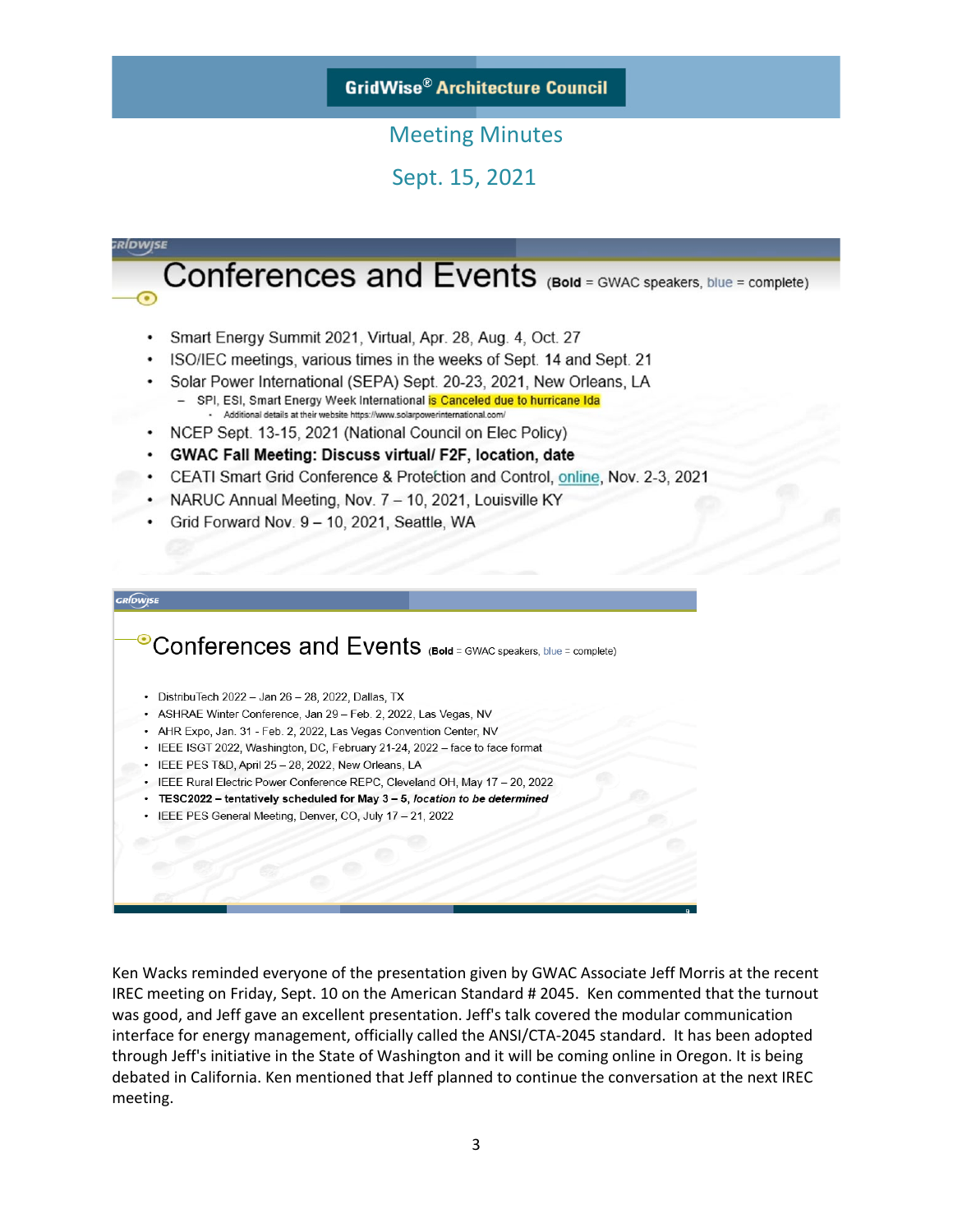# Meeting Minutes Sept. 15, 2021

Kay Aikin will be speaking at the IEEE ISGT meeting to be held in Washington DC Feb. 21-24, 2022

Ron Bernstein and David Forfia have proposed to speak at the ASHRAE Winter Conference on behalf of GWAC in Feb. 2022. They will let us know when this is confirmed. It is expected to be in person.

Karen shared the list of upcoming regulatory meetings that Jeff Morris sent GWAC.

Karen noted that the Fall Organizing committee has proposed a review of the GWAC strategy, mission and vision at the Fall Workshop organizing meeting.

The group will discuss what aspects of the GWAC strategy has held up and where we would like to reinvigorate things. She asked the group to think about this and share their thoughts at the Fall meeting.

Karen asked about work product progress.

Ron Bernstein said that talk on SBATH was submitted to ASHRAE by he and David Forfia. They would like to speak on something relevant to that topic. He will let the group know if it is accepted.

Stuart McCafferty said he felt the blog group is somewhat paused. Karen offered to put the revised website out on a new URL so that the blog posts can start. She said that for the current server connecting to the old URL is a problem. She said we could set up a link to the new site from the old site.

Ron Bernstein said if the site is about a month out it would be best to wait.

David suggested that GWAC reviewers should provide a punch list of things to fix on the new website.

Stuart said the blog content and decarbonization group is meeting regularly. Not sure what is going on but we are waiting for the PNNL website to go live. Karen noted technical issues.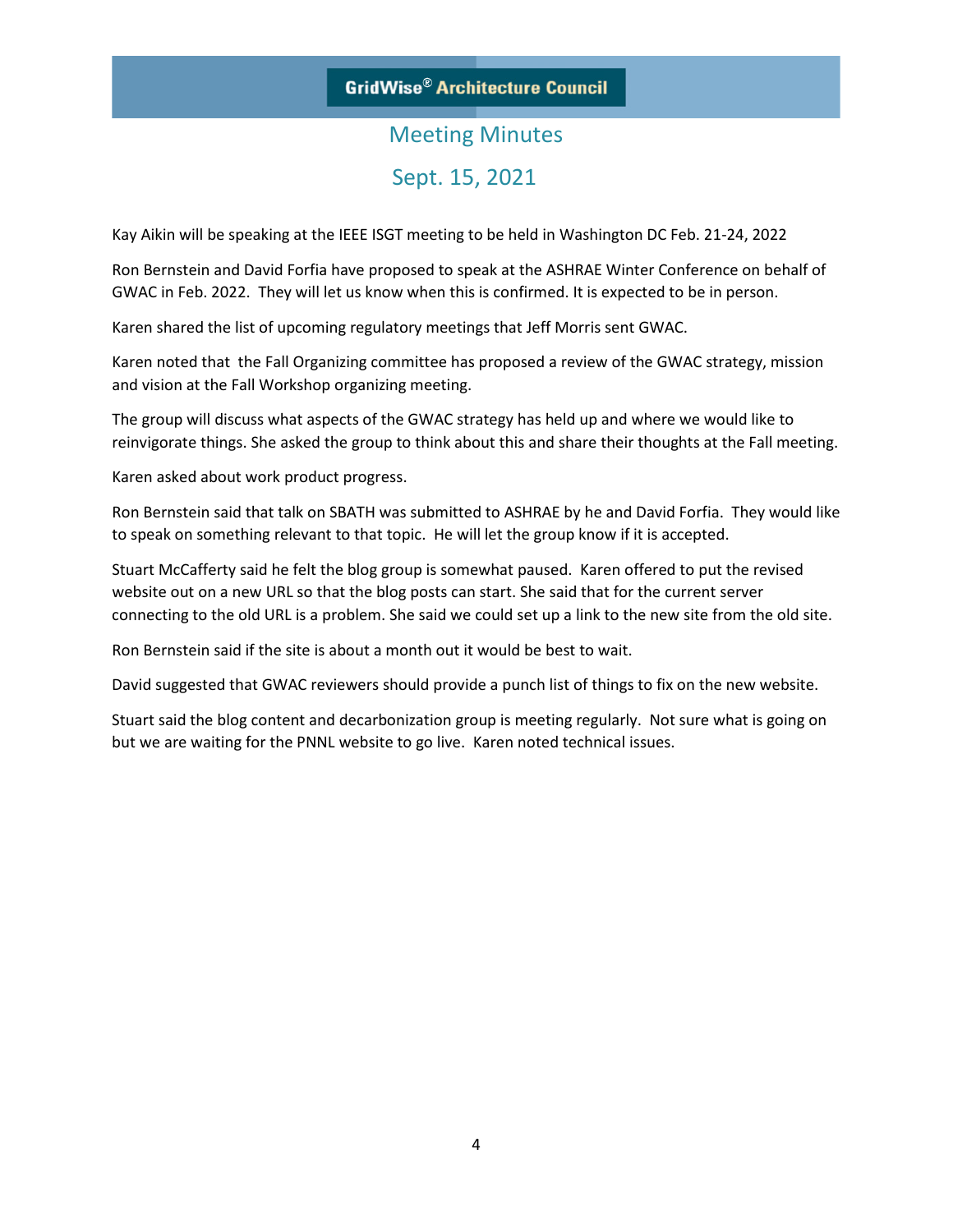

## Meeting Minutes

## Sept. 15, 2021

|              | Α                            |                                                                                     |                      |                                                               |              | G                    |
|--------------|------------------------------|-------------------------------------------------------------------------------------|----------------------|---------------------------------------------------------------|--------------|----------------------|
|              | <b>DATES</b>                 | <b>EVENT</b>                                                                        | Location             | Policy                                                        |              | <b>FOOTPRINT</b>     |
|              | October 3-6, 2021            | Southeastern Association of Regulatory Utility Commissioners (SEARUC) Kingsport, TN |                      | <b>Utility Regulations/Regulators</b>                         |              |                      |
|              | October 5, 2021              | MicroGrid Knowledge Meeting                                                         | <b>Foster City</b>   | Micro Gird SE BU particapting                                 |              |                      |
|              | September 20-23, 2021        | North America Smart Energy Week                                                     | New Orleans, LA      | Energy 101                                                    |              |                      |
|              | September 13-15, 2021        | National Council on Electricity Policy                                              | Washington DC        | <b>Energy Planning DERs</b>                                   |              | <b>Brookville</b>    |
|              | August 30-September 2,2021   | Advanced Clean Transportation Expo                                                  | Long Beach, CA       | <b>EV</b> barriers                                            |              |                      |
|              | September 26-29,2021         | American Public Port Association                                                    | Austin, TX           | MG, Resiliency, eletrification                                |              | <b>YES</b>           |
| 8            | September 27-29, 2021        | Southern States Energy Board                                                        |                      | Oklahoma City, OK Footprint eneryg legislators                |              |                      |
| 9            | September 28-October 1, 2021 | CSG West Annual Meeting will convene                                                |                      | Colorado Springs, CO Go West Legislators Energy working group |              |                      |
| 10           | October 6-7, 2021            | <b>SEARUC</b>                                                                       | Kingsport, TN        | <b>Regulators SouthEast</b>                                   |              |                      |
|              | October 13-15, 2021          | National Association of State Energy Officials (NASEO)                              | Portland, MA         | State Energy Directors all policy                             |              |                      |
|              | October 20-23, 2021          | Legislative Energy Horizon Institute                                                | <b>Washington DC</b> | Energy 101 Legislators                                        |              |                      |
| 13           | November 2-5, 2021           | National Conference of State Legislators (NCSL)                                     | <b>Tampa Bay</b>     | <b>Energy Task force</b>                                      |              |                      |
|              | November 3-4                 | <b>National Electrical Manufacturers</b>                                            | Palm Beach FL        | Sector organization                                           |              |                      |
|              | November 7-11, 2021          | National Association of Regulators Utility Commisionors                             | Louisville, KY       | <b>Utility Regulations/Regulators</b>                         |              | YES--would go anyway |
|              | November 17-19, 2021         | Pacific Northwest Economic Region Winter meeting                                    | Vancouver, BC        | <b>Regional Energy and Decarb</b>                             |              |                      |
|              | November 18-20, 2021         | <b>National League of Cities</b>                                                    | Salt Lake City       | <b>City Decision Makers</b>                                   |              |                      |
|              |                              | November 30-December 4, 2021 Council of State Goverments (CSG)                      | Santa Fe, NM         | State Policy Makers Energy working group                      |              |                      |
| 19           | December 6-8, 20221          | Advanced Energy Economy Western Meeting                                             | Denver, CO           | SE major GR NGO invesment                                     |              |                      |
| 20           | December 8-10, 2021          | <b>Western Governors Association</b>                                                | San Diego, CA        | <b>Go WEST Energy</b>                                         |              |                      |
| <b>I Wil</b> | January 28th - 31st, 2022    | National Governors Association                                                      | <b>Washington DC</b> | MG/Resiliency, electrification                                |              |                      |
| ×<br>22      | February 1-3, 2022           | Midwest Energy Efficiency Alliance                                                  | Chicago, IL          | Buildings/MG/ESCO                                             |              |                      |
|              | February 8-10, 2022          | <b>NASEO Winter Meeting</b>                                                         | <b>Washington DC</b> | <b>State Energy Directors all policy</b>                      |              |                      |
| 24           | February 13-16, 2022         | <b>NARUC Winter Meeting</b>                                                         | Washington DC        | <b>Utility Regulations/Regulators</b>                         |              |                      |
| 25           | July 9 - 13, 2022            | Southern Legislative Confrence.                                                     | Oklahoma, OK         |                                                               | \$5k in 2021 | <b>YES</b>           |
| 26           | Juy 30-Aug 3, 2022           | <b>NCSL Summit/Energy Task force</b>                                                | Denver, CO           |                                                               |              |                      |
| 27           | December 7-10, 2022          | <b>CSG Annual meeting</b>                                                           | Honolulu, HI         | Sustatinability/cyber/MG                                      |              |                      |
| 28           |                              |                                                                                     |                      |                                                               |              |                      |
| 29           |                              |                                                                                     |                      |                                                               |              |                      |
| 30           |                              |                                                                                     |                      |                                                               |              |                      |
|              |                              |                                                                                     |                      |                                                               |              |                      |

Karen shared a list of upcoming NARUC and related meetings that Jeff Morris had sent.

David asked members to go out to the new site and review it. David suggested creating a punch list of suggested edits.

Karen put the new URL in the chat window. <https://gridwiseac.pnnl.gov/>

Stuart McCafferty said that two blog features have been pushed through the committee. Rahul has submitted one and Larisa is creating one around policy and regulatory changes for decarbonization. Stuart has something that he sent out for review that maybe a bit controversial.

Stuart asked interested authors to send him any material that they have. They are still looking for more good content. Authors should send the material to Stuart and it will then be reviewed by the committee.

Ken asked about international energy management standards as a blog post. Stuart said it's not related to the current topics but it would not be a bad topic. Ken said it has to do with tools to support renewables. Stuart encouraged Ken to proceed with his blog post idea.

Kay Aikin was interviewed recently for a podcast by Amy Simpkins, MuGrid Analytics, a Microgrid Optimization company. The focus of the talk is on about transactive and the grid modernization. Kay put a link in the chat.<https://www.amysimpkins.com/podcast/episode-1-03/>It is episode 1.03 on the Future of Transactive Energy.

David Forfia noted that it was time for the group to switch over to the TE Theory Workshop Day 1.